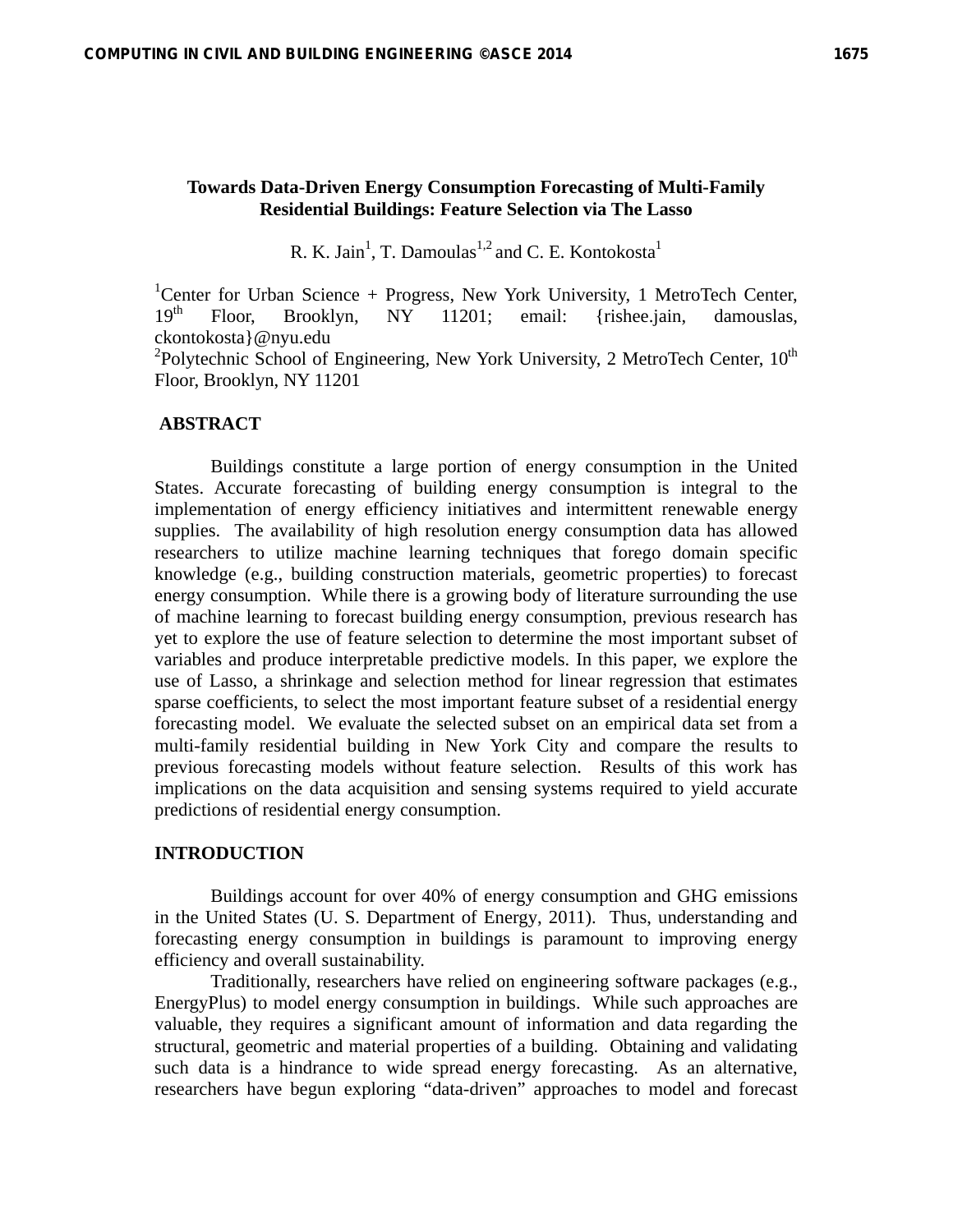energy consumption. Such data-driven approaches forgo the need for exhaustive input data on the physical properties of a building. Smart meters are utilized to capture high resolution energy consumption data that is fed into a machine learning algorithm to infer the complex relationships between energy consumption and other influencing variables such as temperature, time of day and occupancy.

While there is a growing body of literature regarding data-driven forecasting techniques, there has been limited research applying feature selection to determine the most important subset of variables and produce more interpretable predictive models*. In this paper, we explore the use of Lasso, a shrinkage and selection method for linear regression that that estimates sparse coefficients, to select the most important feature subset of a multi-family residential energy forecasting model.*  Additionally, we compare the results to previous applications of data-driven forecasting models to determine if comparable accuracy can be achieved without the use of any additional external variables (e.g., temperature, occupancy).

# **BACKGROUND**

There has been an extensive amount of work that examines data-driven energy forecasting for commercial buildings and to a lesser extent residential buildings. The concept of data-driven energy forecasting was introduced as part of the Great Energy Predictor Shootout (Kreider and Haberl, 1994). Participants were asked to predict the electricity consumption of a commercial building based on historical consumption and environmental data. Several studies extended this work in the commercial building (Dong et al., 2005; Karatasou et al., 2006; Li et al., 2009; Wong et al., 2010; Yang et al., 2005) and residential building (Edwards et al., 2012) sectors.

Specifically, Edwards et al. (2012) applied several data-driven forecasting techniques to predict the energy consumption of three residential single-family homes. While Edwards et al. (2012) was able to achieve high levels of accuracy, their predictive models relied on the use of input data from over 140 sensors placed throughout the single-family homes. Installing such sensing devices on a large scale would be both intrusive and cost-prohibitive and in turn limits the applicability of such models to applications of wide-spread energy consumption forecasting. Limiting the required inputs in a forecasting model to only energy consumption data would not necessitate the installation of sensing devices beyond energy smart meters.

Previous work has explored the use of feature selection methods in the domain of building energy consumption forecasting (Kolter and Ferreira, 2011; Zhao and Magoules, 2012). Kolter and Ferreira (2011) employed a simple greedy forward feature selection procedure to determine the best features for predication of monthly energy consumption of 6,500 buildings in Cambridge, MA. Application of feature selection reduced the number of features from 35 to 9 and yielded a more interpretable predictive model. Zhao and Magoules (2012) extended feature selection to high-fidelity and more temporally granular energy data through the application of statistical learning methods (i.e., Correlation Coefficient (CC), Regression, Gradient guided feature selection (RGS)). Application of such statistical learning methods allowed for prediction accuracy to be maintained while reducing the model features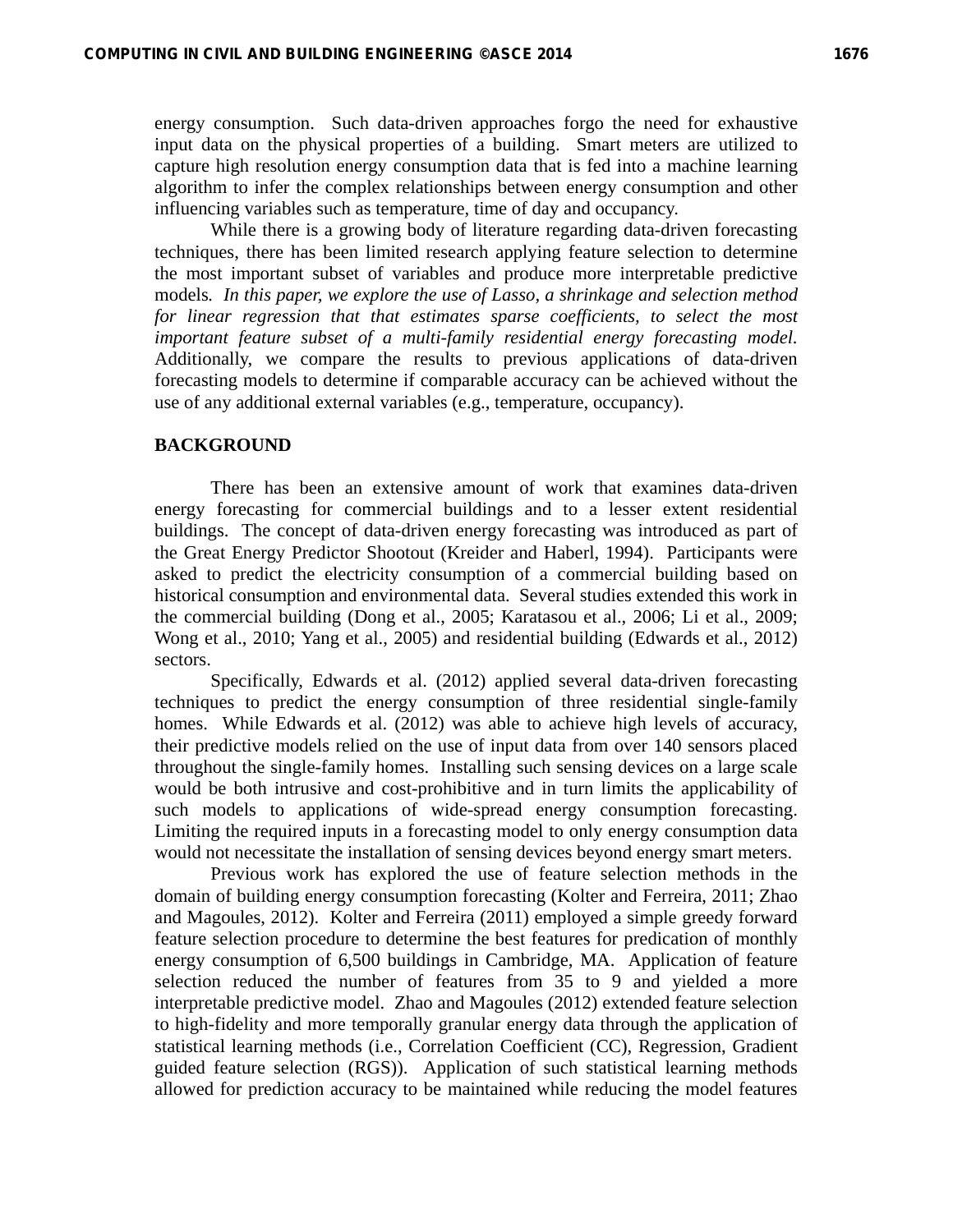from 23 to 6. While feature selection successfully reduced the number of required features, the resultant model still required data from additional sensors that may be intrusive and difficult to implement on a large number of buildings (e.g., outdoor air density, water main temperature, light total heat gain). In this paper, we extend previous work in feature selection to explore how energy forecasting models can be developed with a limited amount of data from additional sensors.

Additionally, multi-family residential buildings introduce an added level of complexity over single-family homes. Multi-family residential buildings by definition are comprised of numerous independent apartment units. Each individual unit has its own independent characteristics and subsequent energy consumption patterns. Thus, multi-family residential buildings can be modeled on two different spatial scales – whole building and unit-by-unit. In order to further understand how such spatial scales impact feature selection and forecasting models, we deepen our analysis and exploration to encompass predictions on multiple spatial scales in this paper.

## **METHODOLOGY**

We aim to apply feature selection for forecasting the energy consumption of a multi-family residential building. Specifically, we aim to apply the Lasso, a shrinkage and feature selection method for linear regression that estimates sparse coefficients, to explore how the features of a forecasting model can be reduced to increase applicability for wide-spread energy forecasting. We develop a forecasting model using the Sckit-learn module (Pedregosa et al., 2011) in the Python development language and tested several scenarios using an empirical dataset collected from a multi-family residential building in New York City.

**Model features and coefficient of variation (CV) performance metric.** Based on previous work (Edwards et al., 2012), we define the following features as the baseline prior to employing the Lasso feature selection method (Table 1).

| <b>Feature</b> | <b>Description</b>                          |
|----------------|---------------------------------------------|
| T(t)           | Current outdoor temperature                 |
| S              | Indicator variable denoting weekend/holiday |
| Sh             | Sine of the current hour                    |
| Ch             | Cosine of the current hour                  |
| $y(t-1)$       | Energy consumption at time $(t-1)$          |
| $y(t-2)$       | Energy consumption at time $(t-2)$          |
| $y(t-3)$       | Energy consumption at time $(t-3)$          |
| $y(t-4)$       | Energy consumption at time (t-4)            |
| $y(t-5)$       | Energy consumption at time $(t-5)$          |

**Table 1. Model features before feature selection** 

The time step will vary depending on the temporal base of each scenario. For example, for the hourly interval model the energy consumption  $y(t-1)$  indicates the energy consumption for the previous hour.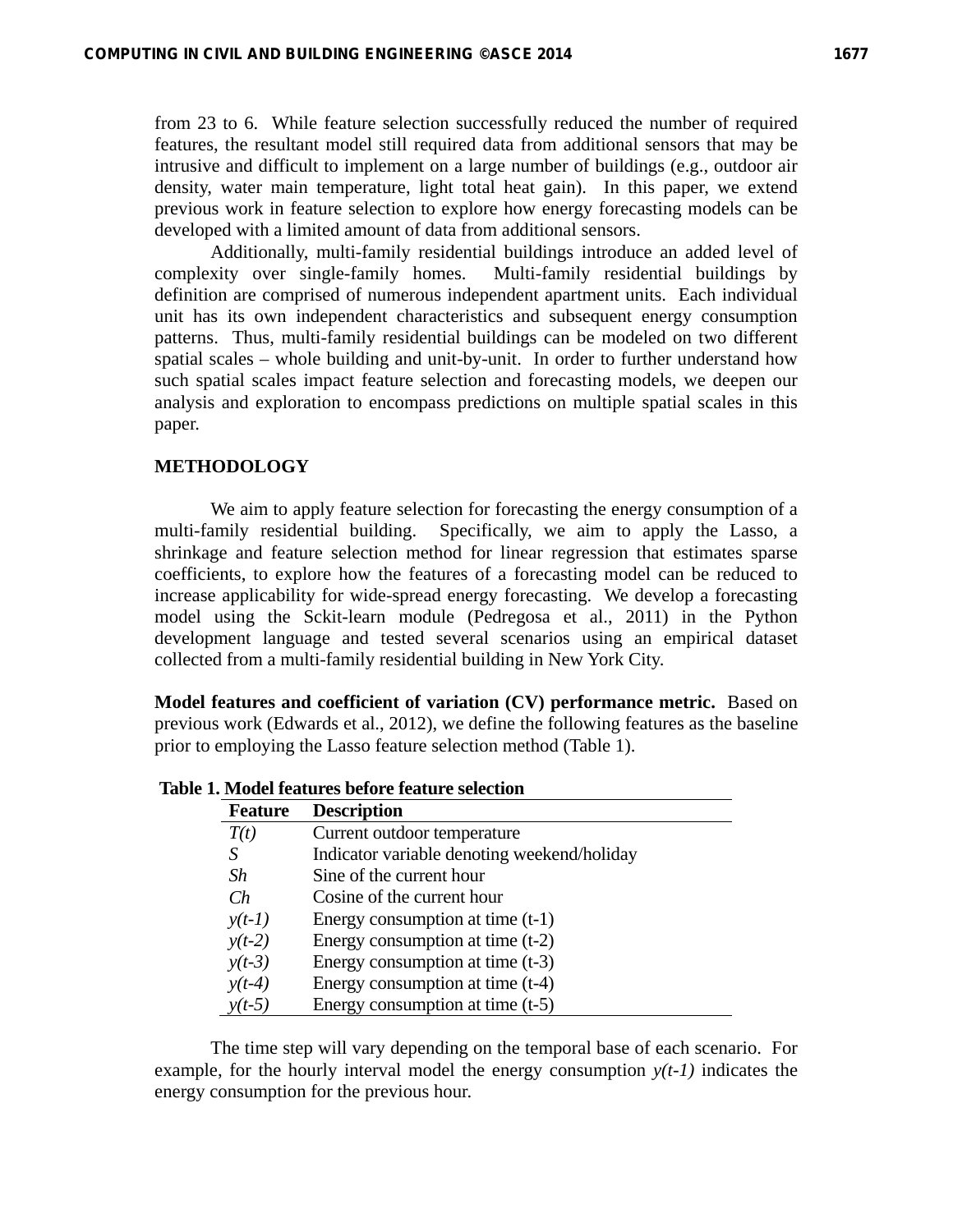In order to assess the performance of our model and compare results with previous work, we utilize the coefficient of variation (CV) as our performance metric. This is consistent with several previous studies that utilized CV (Edwards et al., 2012; Karatasou et al., 2006; Kreider and Haberl, 1994) as the basis for assessing performance. The CV metric is defined as follows:

$$
CV = \frac{\sqrt{\frac{1}{N-1} \sum_{i=1}^{N} (y_i - \hat{y}_i)^2}}{\bar{y}} * 100
$$

where:  $\hat{y}$  is the predicted value,  $y_i$  is the observed value,  $\bar{y}$  is the mean of the observed values and  *is the total number of observations.* 

**Mechanics of Lasso feature selection.** We examine the use of a prominent shrinkage and selection method for linear regression models called "The Lasso" (Tibshirani, 1996). The technique has been successfully applied to many domains since its introduction as it enjoys the benefits of being an explicitly sparse method (some regression coefficients set to 0) that leads to interpretable models. In addition, as we will show in this paper for the problem of predicting energy consumption, it can be competitive to more complex (kernel-based) models like Support Vector Regression (SVR) while utilizing a much smaller subset of variables and having lower computational complexity.

The Lasso is a linear regression method that minimizes the usual squared error loss plus an L1 penalty on the regression coefficients. The minimization of the overall loss function is given by:

$$
\hat{\beta} \leftarrow \underset{\beta}{\text{argmin}} \left\{ \sum_{n=1}^{N} \left( y_n - b - \sum_{d=1}^{D} \beta_d x_{dn} \right)^2 \right\} + \lambda ||\beta||_1
$$

where  $\{x_n, y_n\}_{n=1}^N$  is the training data, b the intercept, and the Lagrange multiplier  $\lambda$ balances the tradeoff between the Squared Error loss and the L1 penalty  $||\beta||_1$  on the regression coefficients.

The effect of the L1 norm is to impose a competition between regression coefficients and effectively shrink some of them to 0 hence producing a sparse model that explains the data with as little variables as possible. In contrast with kernel-based SVR that learns a sparse model in terms of data samples (support vectors), the Lasso learns a sparse model in terms of features.

**Model optimization.** The Lagrange multiplier  $(\lambda)$  is typically inferred from crossvalidation. We performed this optimization using the *k-fold* cross validation method to avoid over fitting our model. This method splits the training set into *k* sequential subsets of near-equal size, holding out each in turn as a validation set, while using the other *k-1* subsets to train the model. In our application of this method, we set *k* equal to 5 folds.

**Application on empirical dataset.** The empirical dataset to be utilized in this paper consists of electrical consumption data for 21 units in a six story multi-family residential building (Watt Hall) on the Columbia University campus in New York City. Electrical consumption is captured in temporal intervals of 10 minutes for each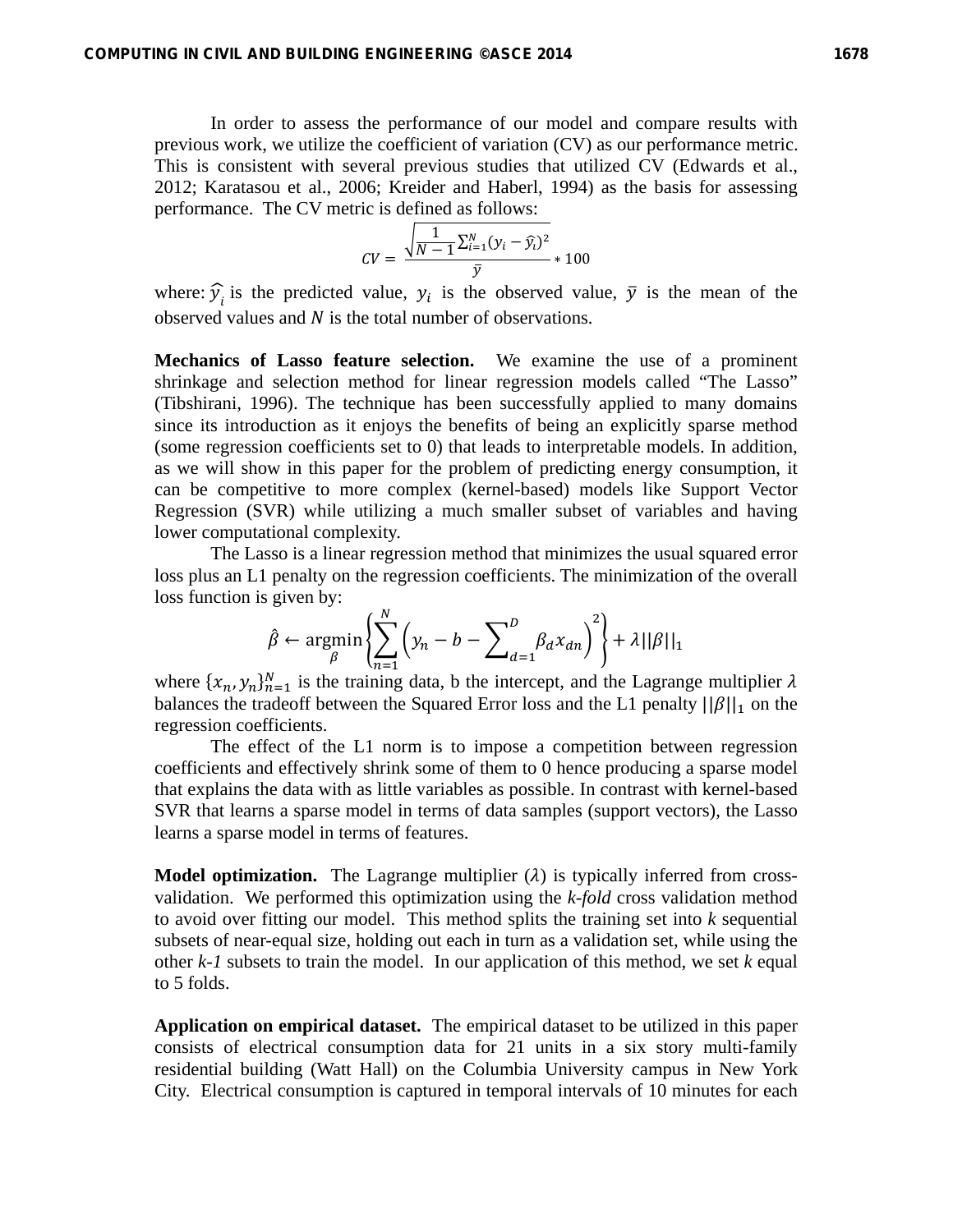individual unit from August 27, 2012 to December 19, 2012 (84 days). The energy consumption monitoring and data acquisition system is detailed in Gulbinas et al. (2013). Electrical consumption data was supplemented with hourly outdoor temperature data downloaded from the National Oceanic and Atmospheric Association (NOAA) Central Park Weather Station. Because the building was occupied by undergraduate students, both university-wide holidays and weekends were encoded into the model's *s* indicator variable. Watt Hall is a typical pre-war multi-family residential building in New York City with high ceiling and thick plaster walls. All units in the building have access to natural light either via a courtyard or the street and are comprised of a kitchen, bathroom, living area and bedroom area.

**Scenario testing.** We tested our feature selection model on the scenarios described in Table 2. The temporal granularity reflects the temporal scale in which data is being inputted into the forecasting model and predictions are made. For aggregated building scenarios (A, C), we aggregated the data by summing all 21 units and then trained the model on the aggregated values. For testing the individual unit scenarios (B, D), we developed and trained an independent model for each individual unit. In order to understand the impact feature selection has on the performance of our prediction model, we compare the results with previous work that applies Support Vector Regression (SVR) on the same empirical dataset (Jain et al., 2013; Jain et al., under review).

| <b>Scenario</b> | <b>Temporal Scale</b> | <b>Spatial Scale</b> |
|-----------------|-----------------------|----------------------|
| А               | Hourly                | <b>Building</b>      |
| В               | Hourly                | Unit                 |
|                 | 10 mins               | <b>Building</b>      |
| נ ו             | 10 mins               | I Jnit               |

#### **Table 2. Temporal and Spatial Scenarios**

#### **RESULTS**

**Overall results.** Our results indicate that the Lasso is able to discover a very sparse representation that effectively utilizes a very small subset of the variables, offering intuition about their predictive capabilities and also competing performance with SVR. Across all scenarios, application of the Lasso illustrated that the most dominant feature for our energy prediction model was the previous time step's energy consumption  $y(t-1)$ . This finding held constant across both hourly and 10 min temporal intervals as well as both aggregated building and individual unit spatial granularity. Details on the performance of specific scenarios are outlined in the subsequent sections.

The full Lasso path (illustrated in Figure 1) shows the values of the regression coefficients for increasing values of  $\lambda$  as the penalty contribution increases. The dotted line indicates the Lagrange multiplier  $(\lambda)$  chosen by *k-folds* cross-validation. The only line present on the plot is that corresponding to the  $y(t-1)$  feature. Thus, it can be inferred that other influencing features were found to be non-influential very early in the Lasso feature selection process.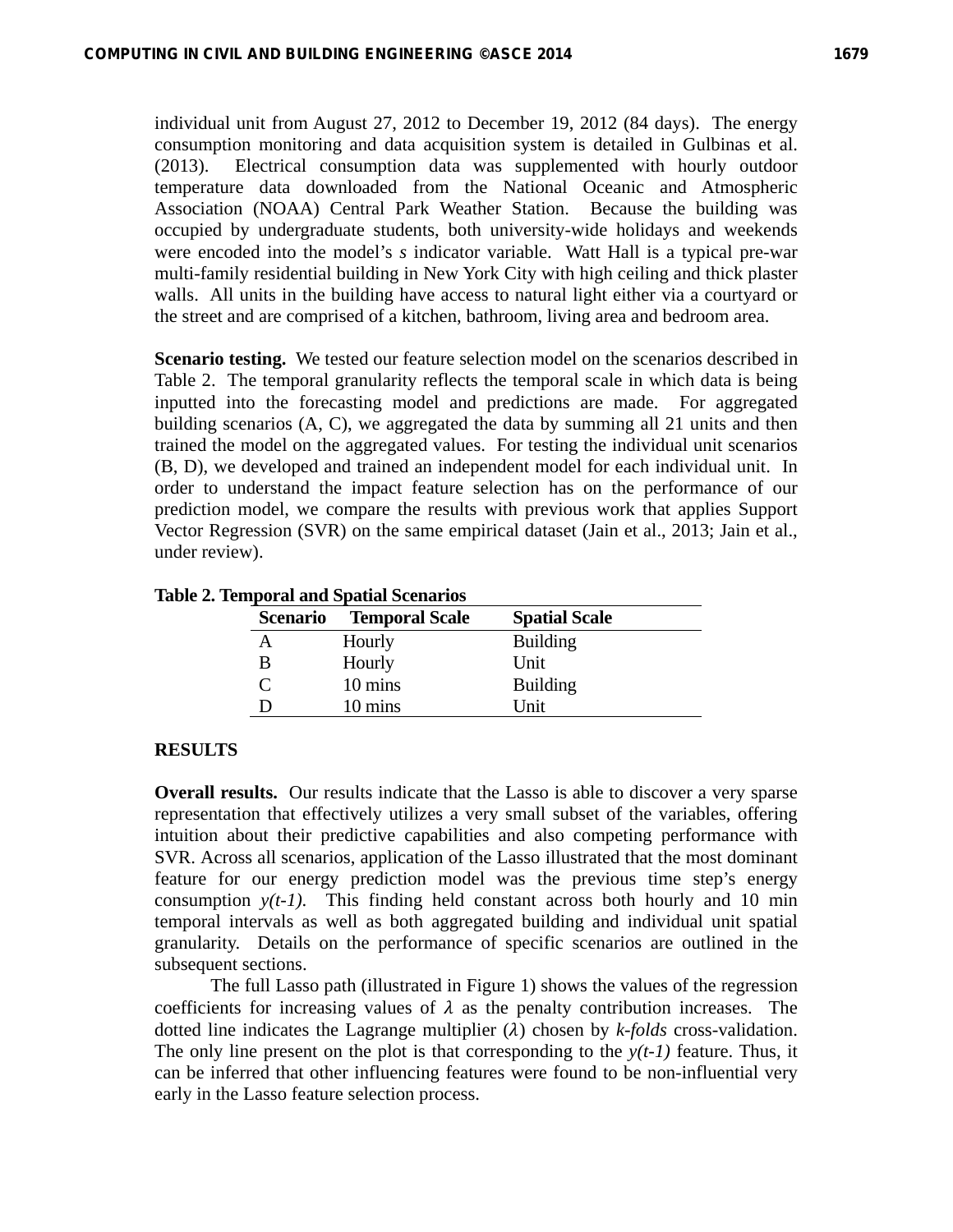

**Figure 1. Lasso feature selection path for scenario C** 

**Hourly scenarios (A, B).** Results for the hourly scenarios (A, B) indicate that the Lasso performs on par with an SVR model. Results for predicting the aggregated building consumption (scenario A) are provided in Figure 2 with CV values found to be consistent between the Lasso (CV=12.03) and the SVR methods (CV=11.31). Similar results were found when the model was applied to predicting individual unit consumption (scenario B). The results for a sample unit (4H) are provided in Figure 3. The CV values were found to be consistent across both methods with the Lasso (CV=97.39) fairing slightly worse than the SVR model (CV=88.71) for this particular unit.



**Figure 2. Results of Lasso and SVR methods for Scenario A** 



**Figure 3. Results of Lasso and SVR methods for Scenario B (sample unit 4H)**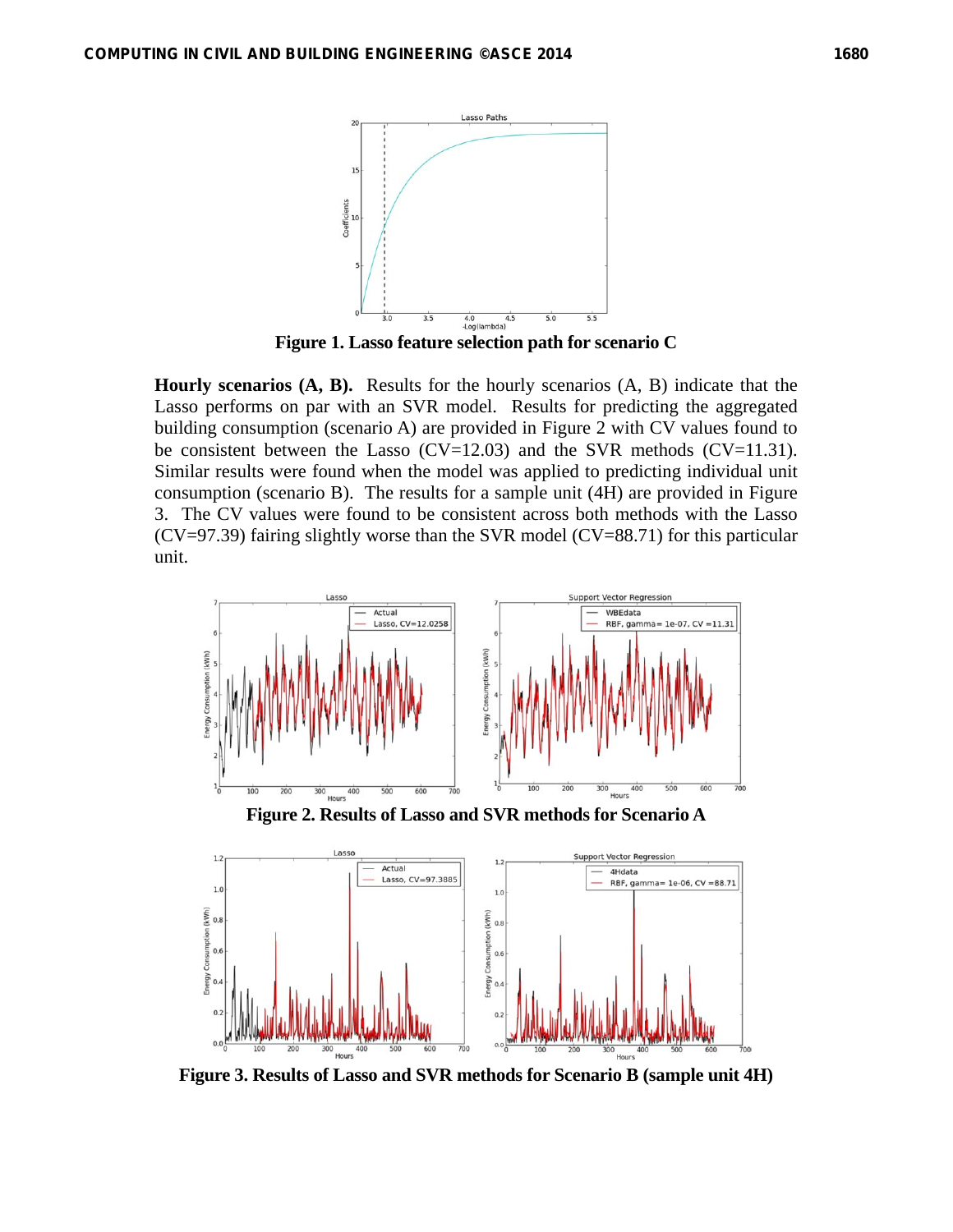**10 min scenarios (C, D).** Results for the aggregated building prediction at 10 min temporal intervals (scenario C) are provided in Figure 4. Results were consistent with the hourly results with the Lasso  $(CV=14.88)$  in this case performing marginally worse than the SVR model (CV=10.66). However, for the individual unit predictions (scenario D), the Lasso surprisingly outperformed the SVR model despite utilizing the  $y(t-1)$  as the dominant predictive feature. The results for a sample unit (4H) are provided in Figure 5. In the case of unit 4H, the Lasso (CV=86.18) is shown to perform substantially better than the SVR model (CV=202.29).



**Figure 5. Results of Lasso and SVR methods for Scenario D (sample unit 4H)** 

## **CONCLUSION**

The results of this work provide insight into what features are necessary to achieve accurate predictions of building energy consumption. Through application of the Lasso, we were able to demonstrate that accurate predictions can be achieved without data from external sensors (e.g., temperature, occupancy, building size). Moreover, we found that the Lasso with only the previous time step's consumption *y(t-1)* as input surprisingly outperforms an SVR model in certain temporally and spatially granular cases (scenario D). This work represents a first step in understanding how accurate energy forecasting can be achieved with minimal input data and has implications for the deployment of energy data acquisition and sensing systems. Future research is necessary to further explore and refine the application of feature selection methods, such as the Lasso, on additional empirical data sets.